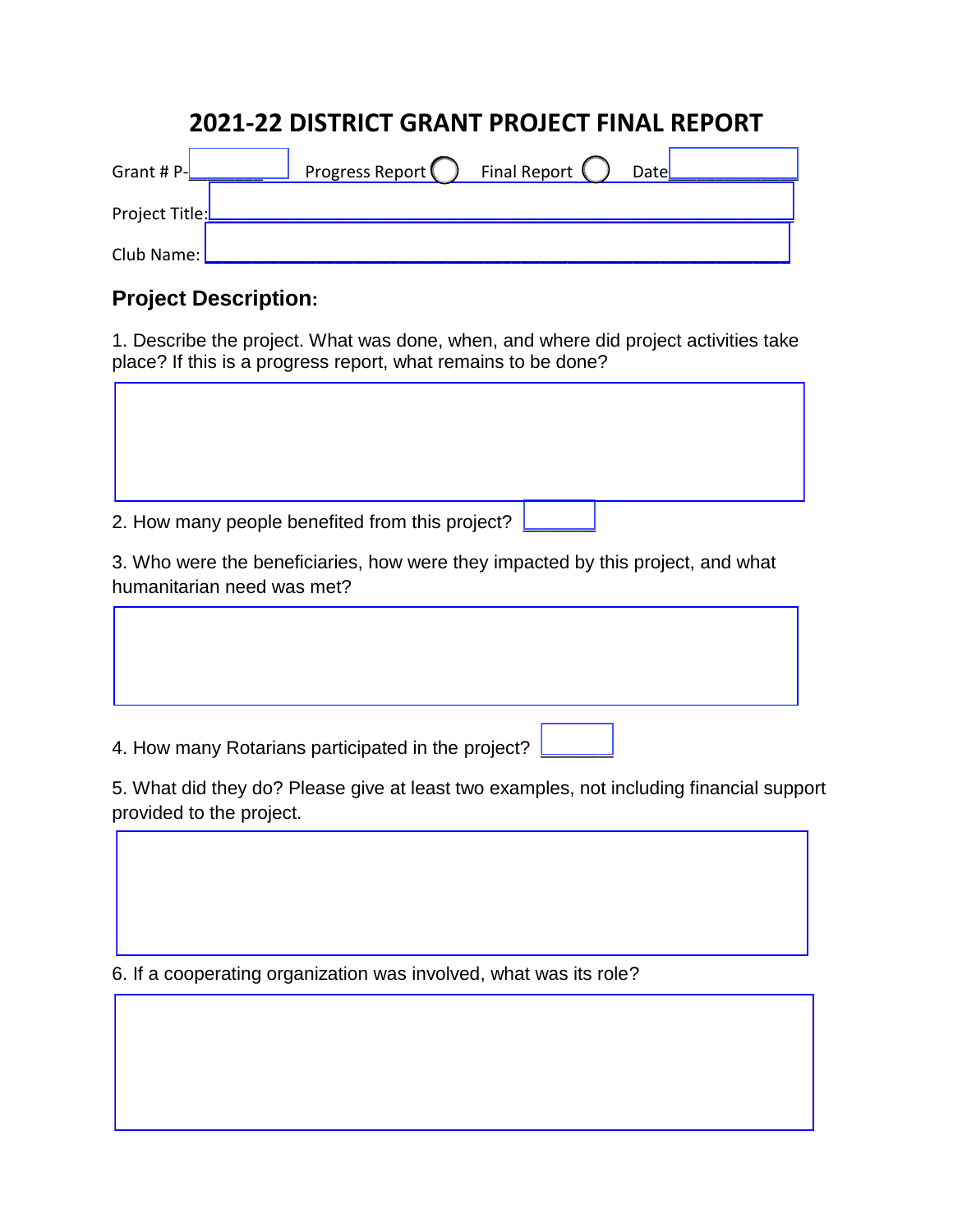## **Financial Report**

(Your Club & District must retain receipts of all expenditures for at least five years)

Income (7) & Expenditures (8) must be equal

#### 7. Income

| <b>Sources of Income</b>    | <b>Currency</b> | Amount |
|-----------------------------|-----------------|--------|
|                             |                 |        |
|                             |                 |        |
|                             |                 |        |
|                             |                 |        |
|                             |                 |        |
| <b>Total Project Income</b> |                 |        |

8. Expenditures (please be specific and add separate page as needed)

| <b>Budget Items</b>               | <b>Name of Supplier</b> | <b>Currency</b> | <b>Amount</b> |
|-----------------------------------|-------------------------|-----------------|---------------|
|                                   |                         |                 |               |
|                                   |                         |                 |               |
|                                   |                         |                 |               |
|                                   |                         |                 |               |
|                                   |                         |                 |               |
|                                   |                         |                 |               |
| <b>Total Project Expenditures</b> |                         |                 |               |

## **Certifying Signature:**

By signing this report, I confirm that to the best of my knowledge these District Grant funds were spent only for eligible items in accordance with Rotary Foundation approved guidelines, and that all of the information contained herein is true and accurate. I also understand that all photographs submitted in connection with this report will become the property of RI and will not be returned. I warrant that I own all rights in the photographs, including copyright, and hereby grant RI and TRF a royalty free irrevocable license to use the photographs now or at any time in the future, throughout the world in any manner it so chooses and in any medium now known or later developed. This includes the right to modify the photograph(s) as necessary in RI's sole discretion. This also includes, without limitation, use on or in the web sites, magazines, brochures, pamphlets, exhibitions and any other promotional materials of RI and TRF.